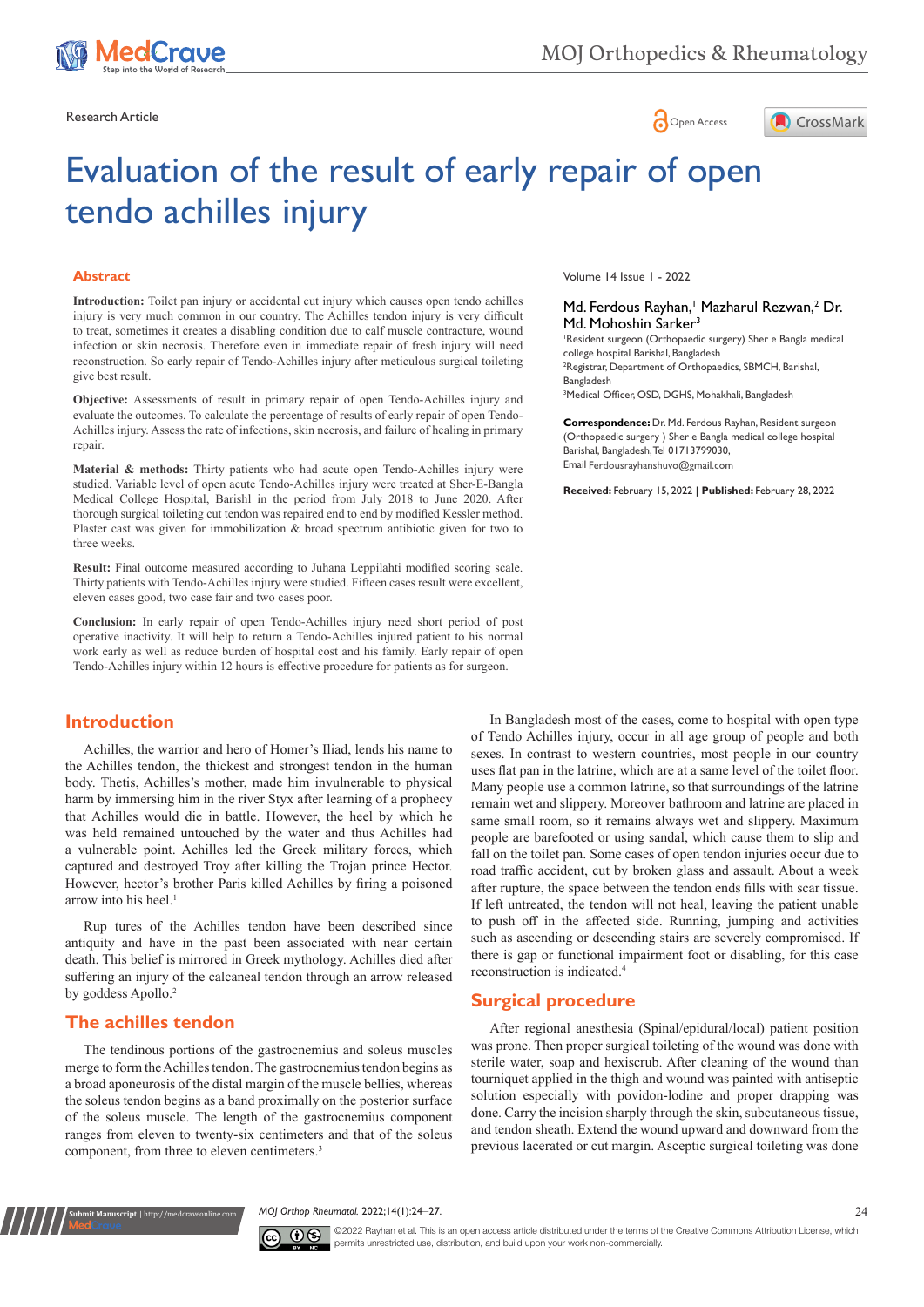with diluted povidone-iodine. Finally wound was wash with 4-5 liter normal saline and a swab was taken for culture and sensitivity test.

Than tendon was repair as end to end with No-1 nonabsorbable suture like proline by krackow method, paratenon was sutered by 2/0 absorbable vicryl.(2) Skin was loosely apposed by 3/0 or 4/0 porline interruptedly and sterile dressing was given. A short leg anterior plaster slab was applied with the ankle in gravity equinus position.5

After admission tetanus prophylaxis was given to all patient. Preoperatively injection cefuroxime- 1.5 gm was given to every patient and second and third dose of injection cefuroxime 750 mg was given 8 hours interval. When patients were discharged oral ciprofloxacin given for 2 weeks. Oral metronidazol were administered for a week starting on day one. After getting culture and sensitivity report antibiotics were changed accordingly if needed.

#### **Plaster immobilization**

All patients were immobilized by long leg casts for the period of 4 to 6 weeks.

In knee 60° and ankle 60°. Short leg anterior slab were given in all cases (100%) for 4 weeks with ankle in gravity equinus. Stitches were removed at 14th post operative day.

#### **Material & methods**

Thirty patients who had acute open Tendo-Achilles injury was studied. Variable level of open acute Tendo-Achilles injury were treated at Sher-E-Bangla Medical College Hospital, Barishal in the period from July 2018 to June 2020. After through surgical toileting cut tendon was repaired end to end by modified crackow method. Plaster cast was given for immobilization & broad spectrum antibiotic given for two to three weeks (Table 1).

|  |  |  | Table I Juhana Leppilahti Modified Scoring Scale |  |  |  |
|--|--|--|--------------------------------------------------|--|--|--|
|--|--|--|--------------------------------------------------|--|--|--|

| <b>Clinical factor</b>                                   |    |  |  |  |
|----------------------------------------------------------|----|--|--|--|
| Pain                                                     |    |  |  |  |
| None                                                     | 15 |  |  |  |
| Mild, no limited recreational activities                 | 10 |  |  |  |
| Moderate, limited recreational, but not daily activities | 5  |  |  |  |
| Sever, limited recreational and daily activities         | 0  |  |  |  |
| <b>Stiffness</b>                                         |    |  |  |  |
| None                                                     | 15 |  |  |  |
| Mild, no limited recreational activities                 | 10 |  |  |  |
| Moderate, limited recreational, but not daily activities | 5  |  |  |  |
| Sever, limited recreational and daily activities         | 0  |  |  |  |
| Calf muscle weakness (subjective)                        |    |  |  |  |
| None                                                     | 15 |  |  |  |
| Mild, no limited recreational activities                 | 10 |  |  |  |
| Moderate, limited recreational, but not daily activities | 5  |  |  |  |
| Sever, limited recreational and daily activities         | 0  |  |  |  |

Table Continued.

| <b>Clinical factor</b>                                            | <b>Scores</b><br>(points) |
|-------------------------------------------------------------------|---------------------------|
| <b>Footwear restrictions</b>                                      |                           |
| None                                                              | $\overline{0}$            |
| Mild, most shoes tolerated                                        | 5                         |
| Moderate, unable to tolerate fashionable shoes,<br>modified shoes | $\Omega$                  |
| tolerated                                                         |                           |
| Active range of motion difference between ankles                  |                           |
| Normal $(550)$                                                    | 15                        |
| Mildly limited (60-100)                                           | 10                        |
| Moderately limited (110-150)                                      | 5                         |
| Severely limited (≥160)                                           | 0                         |
| <b>Subjective result</b>                                          |                           |
| Very satisfied                                                    | 15                        |
| Satisfied with minor reservations                                 | 10                        |
| Satisfied with major reservations                                 | 5                         |
| <b>Dissatisfied</b>                                               | 0                         |
| Power of planter flexion                                          |                           |
| BMRC-5                                                            | 15                        |
| BMRC-4                                                            | 12                        |
| BMRC-3                                                            | 9                         |
| BMRC-2                                                            | 6                         |
| <b>BMRC-I</b>                                                     | 3                         |
| <b>Overall results</b>                                            |                           |
| <b>Excellent</b>                                                  | $90 - 100$                |
| Good                                                              | 75-85                     |
| Fair                                                              | 60-70                     |
| Poor                                                              | $\leq$ 55                 |

### **Observation and results**

This prospective study on the Evaluation of the result of Early repair of open Tendo Achilles injury was carried out to evaluate the result of primary repair of open Tendo Achilles injury and to find out the common causes of injury, age & sex incidence, organism found in wound swab and to propose a protocol for treating the such cases in a safer and cost effective way. This study was done at orthopaedics department of Sher-E-Bangla Medical College Hospital, Barishal, cases were operated at Casualty OT. Patients were hospitalized for 24 hours. Then patients were followed up at ortho OPD and ortho indoor routinely.

Among 30 patients 25 were male and 05 were female. Mean age was 30½ years. 77% injury was due to sharp edge of broken toilet pan following accidental fall in the pan. It is very much alarming. Right

**Citation:** Rayhan F, Rezwan M, Sarker M. Evaluation of the result of early repair of open tendo achilles injury. *MOJ Orthop Rheumatol.* 2022;14(1):24‒27. DOI: [10.15406/mojor.2022.14.00572](https://doi.org/10.15406/mojor.2022.14.00572)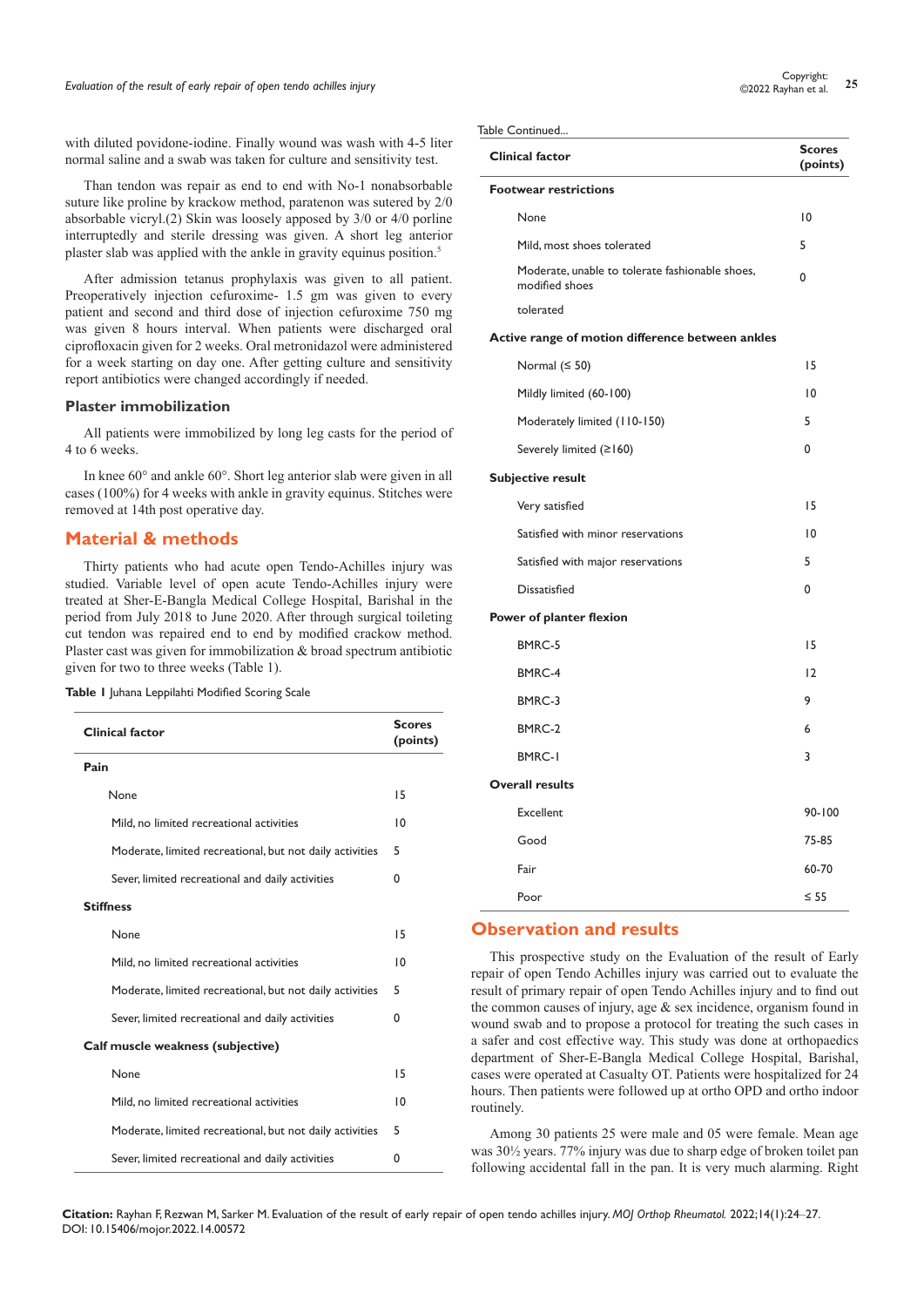side were more affected about 60% and left side 40%. In this series median level of cut was 2.8 cm where interquartile range was 2.42- 3.28 cm. In 76 % cases E. coli, 7% Klebshiela, 7% Pseudomonus, 3% no growth and 7% others organisms found in culture. In 67% cases I had not to change my prescribed antibiotics at first time, Because of 67% organism were sensitive to ciprofloxacin others changed accordingly. Median delay of repair was 5 hours 42 minutes, where interquartile range was 4 hours 48 minutes to 6 hours 42 minutes. All the patients were advised for regular follow up at Orthopaedics out door or in Orthopaedics ward. 1st visit was 3-5 days after operation for looking sign of inflammation and 2nd visit at 14th POD for stitches removal, then regular visits at four weeks interval upto total return of normal daily activity. Median follow- up period 7 months.

In 15 (50%) cases shown no complications and in another 15 (50%) cases shown different types of complications In 15 (50%) cases shown no complications and in another 15 (50%) cases shown different types of complications. Among minor complications 5 (19%) was superficial skin infection, 15 (51%) was pain, 4 (15%) was swelling and 4 (15%) was ugly scar. Among major complications 1 (50%) was failure of tendon healing due to deep wound infection and 1 (50%) was skin necrosis requiring flap coverage.

#### **Final outcome**

Final out come measured according to Juhana Leppilahti modified scoring scale (Table 2).<sup>6</sup>

| <b>Table 2</b> Distribution of final outcome |  |  |  |  |
|----------------------------------------------|--|--|--|--|
|----------------------------------------------|--|--|--|--|

|        | Grade                        | No of cases                     | Percentage            |
|--------|------------------------------|---------------------------------|-----------------------|
|        | <b>Excellent</b>             | 15                              | 50%                   |
|        | Good                         | П                               | 36.67%                |
|        | Fair                         | 2                               | 6.67%                 |
|        | Poor                         | 2                               | 6.66%                 |
|        | Total                        | 30                              | 100%                  |
|        |                              | Satisfactory = Excellent + Good |                       |
| Ξ      |                              | 50% +36.67%                     |                       |
| =      |                              | 86.67%                          |                       |
|        | Unsatisfactory = Fair + Poor |                                 |                       |
| Ξ      |                              | $6.67 + 6.66%$                  |                       |
| =      |                              | 13.33%                          |                       |
| 13.33% |                              |                                 | <b>O</b> Satisfactory |

Pie chart showing final outcome.

I divided 30 cases into two groups. Patients whose open cut Tendo Achilles repaired before 6 hours and who's Tendo - Achilles repaired within 6-12 hours (Table 3).

In group-I clinical outcome score was 90.77±4.4. In group –II clinical out come score was 75.94±60.33. By comparing between these two groups, group-I score significantly (P<0.01) higher than group-II score. It indicates that open Tendo Achilles injuries repaired before six hours achieved maximum functional outcome.

**Table 3** Functional outcome scoring

| Groups        | Cases         |            | <b>Clinical</b><br>score Mean Z-value P-value<br>$±$ SD |      |        |
|---------------|---------------|------------|---------------------------------------------------------|------|--------|
|               | <b>Number</b> | Percentage |                                                         |      |        |
| $Group - 113$ |               |            | $90.77 + 4.4$                                           | 3.57 | < 0.01 |
| Group<br>- II | 17            |            | 75.94±60.33                                             |      |        |

# **Discussion**

Most the literature was published in journal on calcaneal tendon rupture which were mostly deals with spontaneous closed rupture (M Kakiuchi 1995, Roger A 1991)(7). Limited papres were published on diagnosis and early treatment of few cases of open lacerations of Tendo Achilles (Inglis 1976, Mahmoud 1992). In our country open Tendo Achilles injury is common. In this series of 30 patients, 23 cases (76.66%) were caused by sharp edge of the broken toilet pan, 6 cases were (20%) caused by sharp cut (by knife or glass), 1 case caused (3.33%) by machinery injury. All these patients included in this study treated within 12 hours of injury. Age distribution in this series was ranging form 18 years to 60 years. So most of patients were young adult (18-30 year), Male were common victim in our study. Mean age was 30.5±10.23. All patients were immobilized by plasters casts for a period of 6 to 8 weeks. Short leg anterior slab were given in all cases for 2 weeks post operatively in ankle gravity equinus. All anterior slabs were removed during the time of stitch removal at 14th post operative day and below knee cast were given with few degree corrections of ankle equinus. Below knee cast were changed after 4 weeks and another below knee cast were given with correction of equinus for another 2 weeks. After removal of cast all patients were advised for ankle movement exercise and partial weight bearing with crutches. All the tendons were repaired by krackows method. Paratenons were repaired as much as possible. 13 patients were (43.33%) treated before 6 hour of injury. The rate of infection were less in these patient, those received treatment before 6 hour of injury. The functional result of treatment assessed in terms of the patients ability in stand or rise on tip toes.<sup>7</sup> In this series we took it as a parameter of assessment and assessed after 16 weeks of treatment. 27 patients were able to stand on tip toes (90%), 2(6.67%) patients could not stand on tip toes of affected foot unsupported and 1 patient failed to stand on affected foot unsupported (3.33%) due to failure of tendon healing. Failure of tendon healing rate in this series is 3.33%; which is less in comparison to other study (6.66%-Monirul's 2002, 4%- Moller 2001). Failure of healing occurs after 4 weeks due to severe infection. Changes the motion of the ankle, indicates, tendon shortening or lengthening (Monirul's 2002,Moller 2001). Ankle motion were normal in 15 (50%) cases and change of motion were up to 5 degree in 11 (36.66%) patients in this series, which is very much acceptable in comparison to above studies. Common complications were skin infection (29%), pain persists for months (26%), and swelling persists for months (21%). Other complications (ugly scar, skin necrosis requiring flap coverage etc) in 21% cases. In this series I used 7 parameters to asses the final outcome of the patient functionally. These were stand on affected tip toes unsupported, range of ankle motion of affected side, power of plantar flexion of injured leg, calf muscle wasting, presence or absence of pain, footwear restriction and subjective results. These parameters were also used in various study described in various literature already mentioned. The

**Citation:** Rayhan F, Rezwan M, Sarker M. Evaluation of the result of early repair of open tendo achilles injury. *MOJ Orthop Rheumatol.* 2022;14(1):24‒27. DOI: [10.15406/mojor.2022.14.00572](https://doi.org/10.15406/mojor.2022.14.00572)